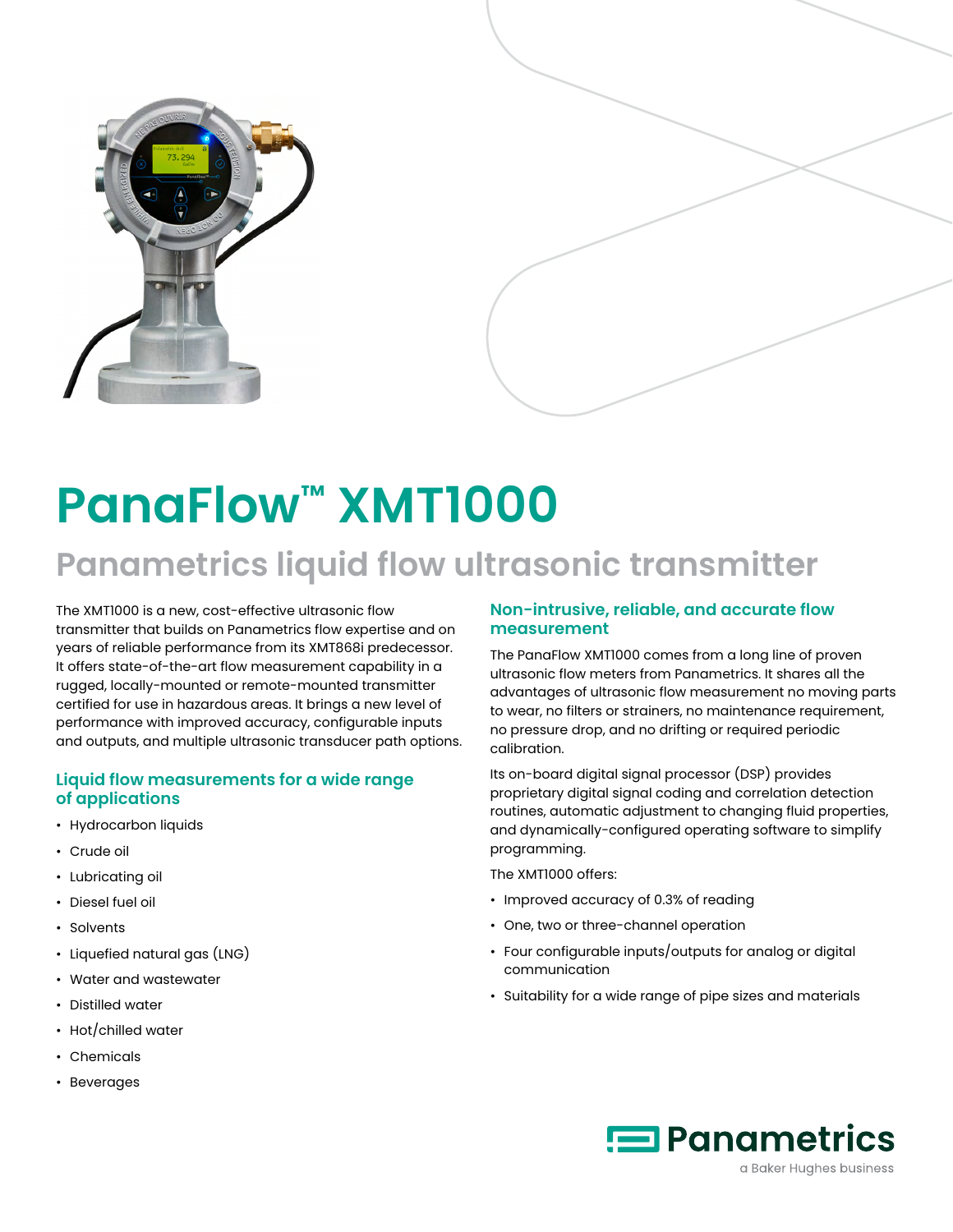#### **Improved programming capability**

The XMT1000 introduces a magnetic six-button keypad to allow safe programming and diagnostics verification in your hazardous (classified) location. There is no need to open the case to use a PC to program, eliminating the cost and time associated with obtaining hot work permits, and there is no need for an additional handheld programmer. Just touch the glass of the XMT1000 with the magnetic wand to change any parameter setting.

If you prefer your PC interface, the PanaFlow XMT1000 comes standard with MODBUS RS485 connectivity, providing full access to the meter's diagnostics and programming using Vitality™ software. Vitality also provides continuous logging capability of up to 10,000 points with 26 parameters logged per point.

#### **Multi-channel, multi-path options reduce costs and improve performance**

The XMT1000 may be configured as a one-channel, twochannel or three-channel meter for measurement flexibility. It also offers one, two or three ultrasonic transducer paths. A single path can provide cost effective flow measurement while multiple paths improve flow measurement accuracy and repeatability and add redundancy.

#### **Automatically adjusts to changing fluid properties**

Standard in all PanaFlow XMT1000 transmitters, our unique Automatic Tracking Window™ (ATW™) feature ensures accurate flow measurements even when fluid properties are unknown or changing. ATW dynamically sweeps the receiver window whenever the sound speed of the fluid changes. This powerful feature lets you measure flow when the fluid sound speed is unknown, or is changing.



#### **PanaFlow XMT1000 flow transmitter uses transit-time flow measurement technique**



The transit time flow measurement method utilizes two transducers to serve as both ultrasonic signal generators and receivers. When mounted on a pipe, they are in acoustic communication with each other. In operation, each transducer functions as a transmitter, generating a certain number of acoustic pulses, and then as a receiver for an identical number of pulses. The time interval between transmission and reception of the ultrasonic signals is measured in both directions. When the liquid in the pipe is not flowing, the transit-time downstream equals the transittime upstream. When the liquid is flowing, the transit-time downstream is less than the transit-time upstream.

The difference between the downstream and upstream transit times is proportional to the velocity of the flowing liquid, and its sign indicates the direction of flow.

#### **Wetted transducers**

The XMT1000 can be used with a variety of wetted systems including the PanaFlow system. The PanaFlow system offers a fully integrated flow meter solution that includes the XMT1000 electronics, flow cell, and transducers, which simplifies installation.

The PanaFlow XMT1000 can be used with other PanaFlow systems or may be configured as a custom meter solution with wetted transducers to meet specific application needs.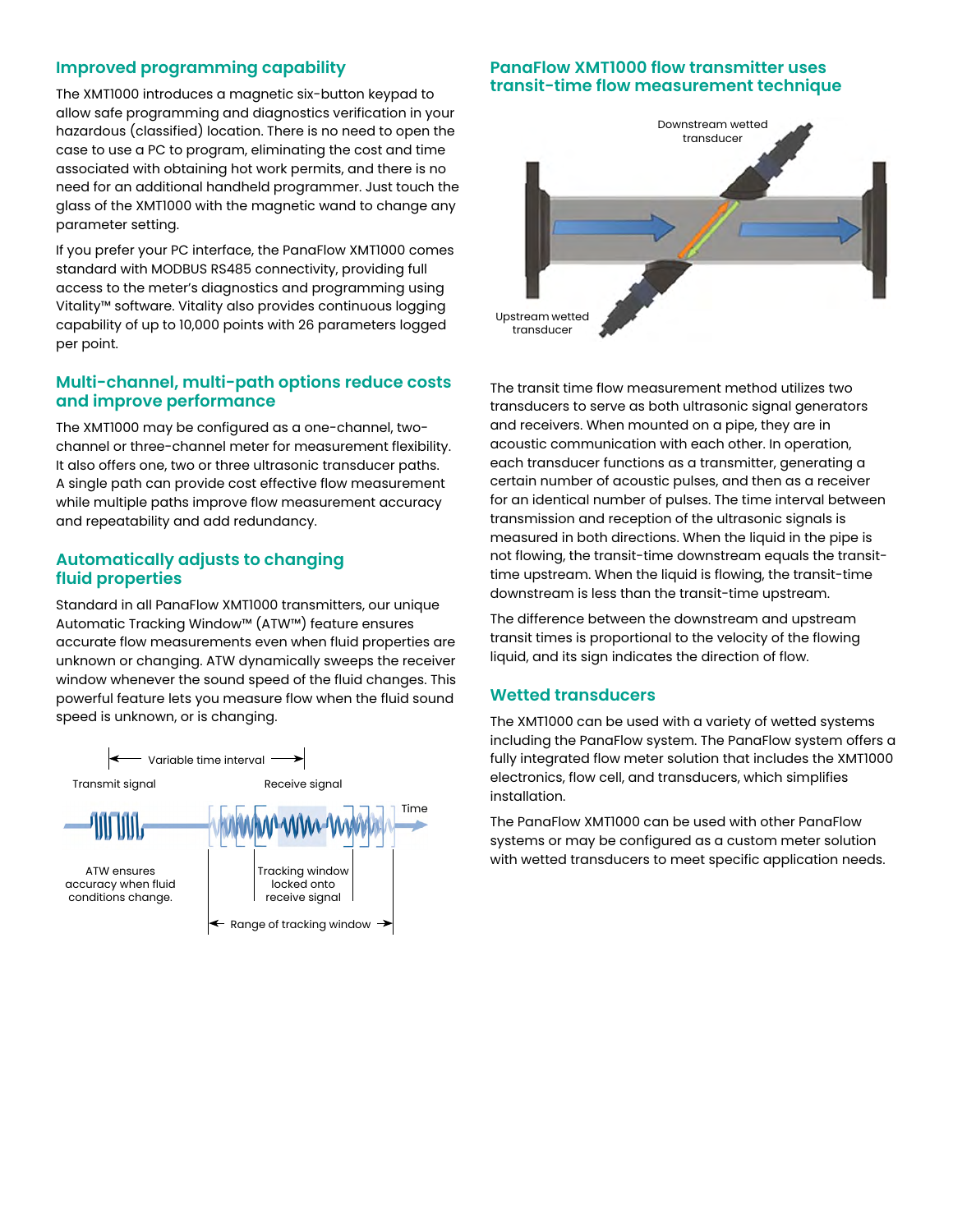### **XMT1000 specifications**

#### **Operation and performance**

#### **Fluid types**

Acoustically conductive fluids, including most clean liquids, and many liquids with entrained solids or gas bubbles. Maximum void fraction depends on transducer, interrogation carrier frequency, path length and pipe configuration.

#### **Transducer types**

All liquid wetted transducers

#### **Pipe sizes**

Standard: 1 in. to 76 in. (25 mm to 1930 mm) Optional: >76 in. (1930 mm), consult factory

#### **Data logging**

Storage standard on meter, up to 10,000 flow data points with up to 26 parameters per data point

#### **Measurement parameters**

Volumetric flow, mass flow, flow velocity and totalized flow

#### **Flow accuracy (velocity)**

Up to  $\pm$ 0.3% of reading (achievable when supplied with a complete flow meter system and process calibration). Accuracy depends on pipe size, installation and number of measurement paths.

The accuracy statement assumes measurement of a single phase homogeneous liquid with a fully developed symmetrical flow profile passing through the meter. Applications with piping arrangements that create an asymmetrical flow profile may require extended piping straight runs and/or flow conditioning for the meter to perform to this specification.

#### **Repeatability**

±0.1% to 0.3% of reading

#### **Range (bidirectional)**

–40 to 40 ft/s (–12.2 to 12.2 m/s)

#### **Meter turndown**

400:1

#### **Electronics**

#### **Enclosure**

Powder coated aluminum (copper free) or stainless steel

#### **Dimensions (standard)**

- Weight: 10 lb  $(4.5 \text{ kg})$
- Size  $(D \times H \times W)$ : 8.40 in. x 6.42 in. x 5.87 in. (213.4 mm x 163.1 mm x 149.1 mm)

#### **Channels**

One, two or three-channel options

#### **Display**

128 x 64 mono-color LCD display, configurable for single or dual measurement parameters

#### **Keypad**

Built-in magnetic, six-button, lockable keypad

Standard Inputs/Outputs

- One 4 to 20 mA isolated output, 600 Ω maximum load
- One additional output, may be configured as either a pulse or frequency output.

#### **Digital interfaces**

Standard: RS485/Modbus®

Optional: HART® 7.0 protocol, with 4 dynamic variables, includes one additional 4 to 20 mA analog output

Optional: Foundation Fieldbus® FISCO, LAS capable with 5 AI blocks and a PID block

#### **Power supplies**

Universal 100-240 VAC 50/60 Hz ±10% or 12 to 28 VDC

#### **Power consumption**

15W maximum, typically <7W Inrush current: 25 A maximum @ 100 µs 15 A maximum @ 1 ms

#### **Temperature range**

Operating: -40°F to 140°F (-40°C to +60°C) Storage: –67°F to 167°F (–55°C to 75°C)

#### **Optional PC software**

Vitality™ PC software for added functionality

#### **Certifications**

- **• US/CAN:** Class I, Division 1, Groups B, C, D; Class I, Zone 1, Ex d IIC T6;
- **• ATEX/IECEx:** Ex d IIC T6 FISCO outputs (pending) Ta = -40°C to +60°C, Type 4X